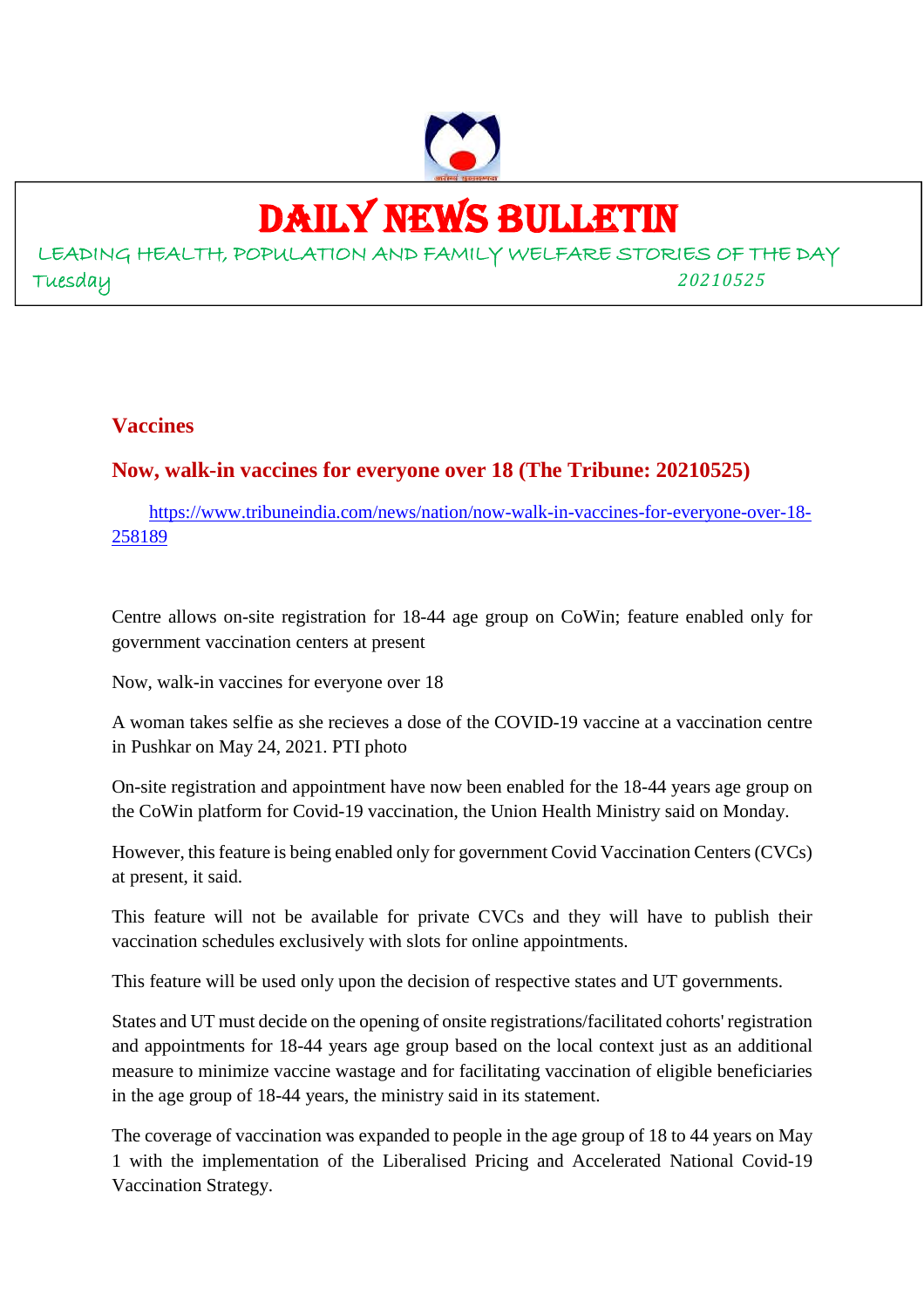The facility of only online appointment mode initially to people in the age group of 18 to 44 years helped to avoid overcrowding at vaccination centres, the statement.

Based on various representations given by states and inputs received by ministry for the vaccination of 18-44 years age group, the Union government has now decided to provide facility of on-site registration/facilitated cohort registration on CoWIN digital platform for 18- 44 years age group considering that in case of sessions exclusively organised with online slots, towards the end of the day, some doses may still be left unutilised in case the online appointee beneficiaries do not turn up on day of vaccination.

In such cases, on-site registration of a few beneficiaries may be necessary to minimise the vaccine wastage, the statement said. Even though CoWIN provides for features such as registration of up to 4 beneficiaries with a mobile number, facilitated registration and appointments through applications, such as Arogya Setu and Umang and through the Common Service Centres etc., people requiring facilitated cohort's facility and those without access to internet or smart phones or mobile phones may still have limited access for vaccination.

"Therefore, the feature for on-site registration and appointment is now being enabled for the 18-44 years age group on CoWIN.

"However, this feature is being enabled only for Government Covid Vaccination Centers (CVCs), at the present moment in time," the ministry said.

The Union Health Ministry has advised the states and UTs to issue clear instructions to all District Immunization Officers to strictly adhere to the decision of the respective state and UT Government regarding the extent and manner of using the on-site registration and appointment feature for 18 to 44 years age group, the statement said.

Fully reserved sessions can also be organised for providing vaccination services to beneficiaries belonging to facilitated cohorts. Wherever such fully reserved sessions are organized, all efforts must also be made to mobilize such beneficiaries in sufficient numbers.

The ministry has further advised states and UTs that abundant caution should be exercised and extreme due care should be taken while opening up on-site registration and appointment for 18-44 years age group, in order to avoid overcrowding at vaccination centres, the statement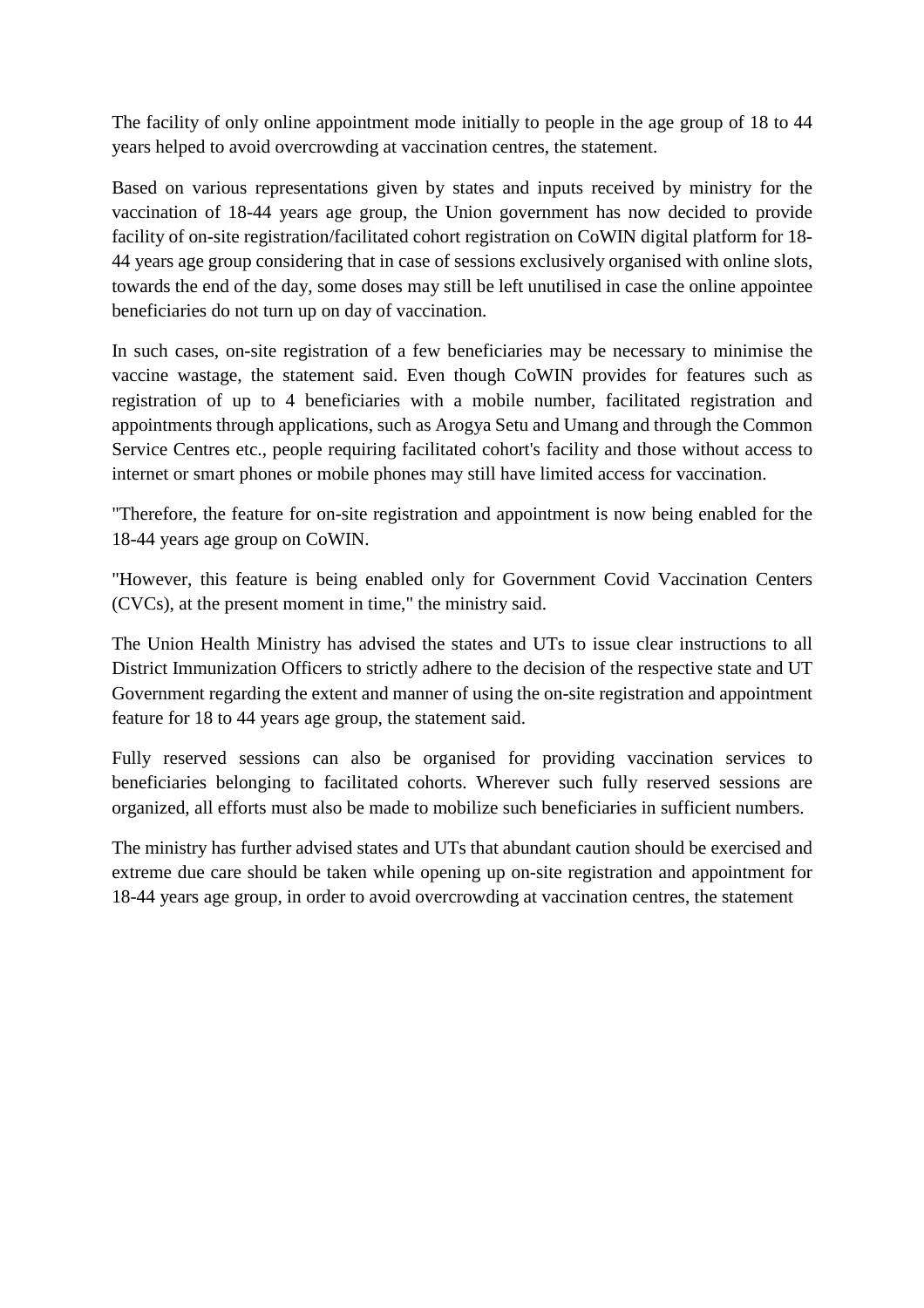## **Health Care Asian Age: 20210525)**

http://onlineepaper.asianage.com/articledetailpage.aspx?id=15610683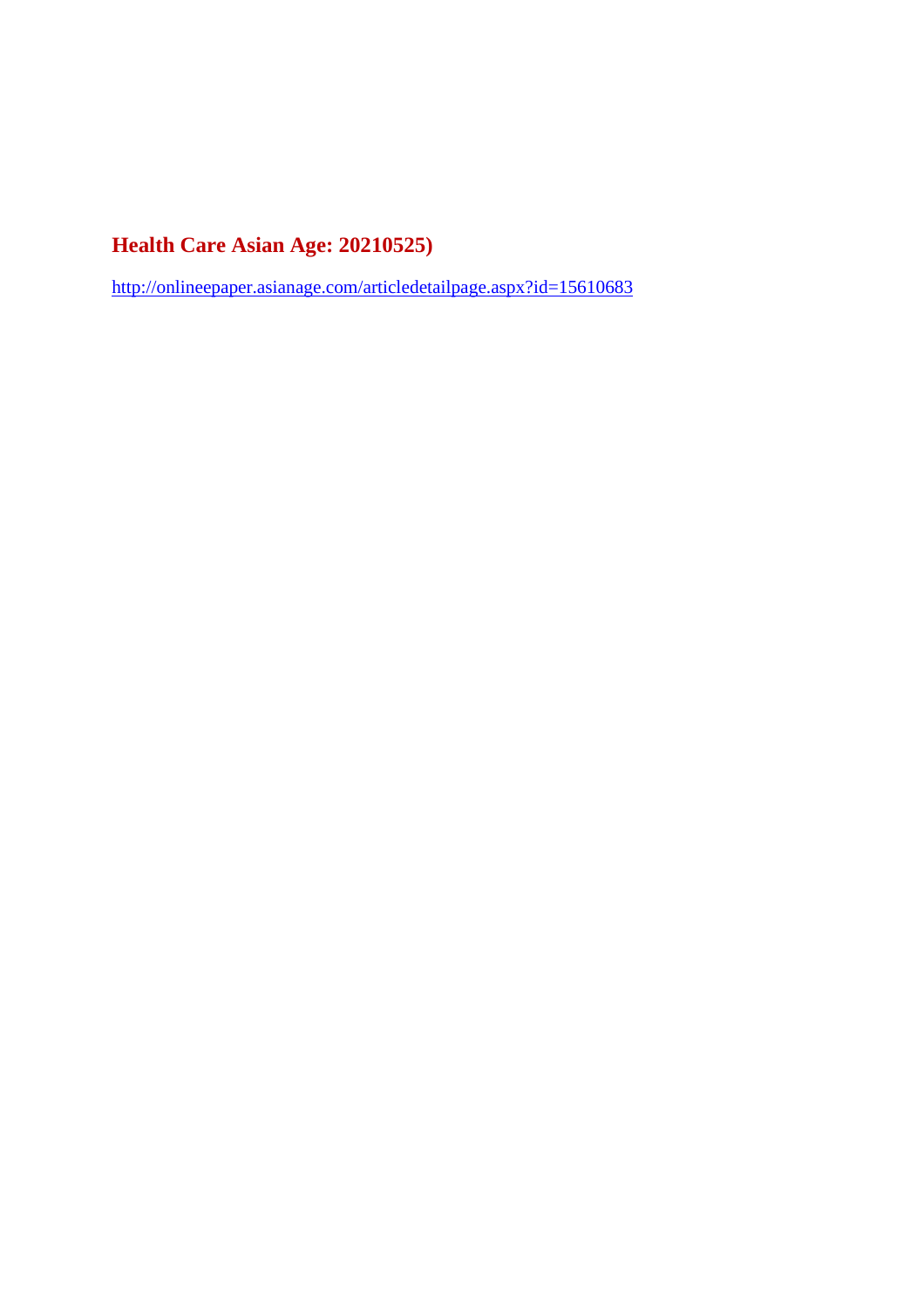Delhi govt imported 6,000 oxygen cylinders from China, says Kejriwal

# **CM: Pfizer, Moderna refused** to sell vaccines to Delhi govt

#### **AGE CORRESPONDENT** NEW DELHI, MAY 24

Delhi chief minister Arvind Kejriwal on Monday said US pharmaceutical giants Pfizer and Moderna have declined to sell coronavirus vaccines to the city government as they want to directly deal with the Centre.

"We have had talks with Pfizer and Moderna. They said they won't give us vaccine and will<br>directly talk to the<br>Centre," Kejriwal told reporters.<br>"I appeal to the central

government with folded hands to talk to these firms, import vaccines<br>and distribute them

and distribute them<br>among states," he added.<br>The Delhi chief minister's remarks came a day after a senior Puniab official said Moderna had refused to send vaccines directly to the state government stating that it only deals with the Centre

Kejriwal said the second wave of Covid-19 is declining gradually and the city government has started preparations for the third wave.

Kejriwal on Monday said his government has imported 6,000 oxygen<br>cylinders from China which will be stored at three depots and used in case of a third wave of coronavirus.

"Around 6,000 oxygen

cylinders have been air-<br>lifted from China, of which we have received The remaining 4.400. 1,600 will arrive within two to three days," he told reporters.

The chief minister thanked the ministry of external affairs and the Indian Embassy in Beijing for the assistance in importing the oxygen cylinders.

The city government is creating three depots to the store cylinders. These can be given to people in need and can be used to create additional oxygen beds at hospitals. Kejriwal said.

"In case of a third wave of Covid-19, these 6,000 cylinders can be utilised to prepare 3,000 oxygen beds. Perhaps, this is the largest such consign-<br>ment brought to India since the pandemic<br>began," he said.

He said HCL and Give India Foundation donated for this purpose.<br>"Besides, we are purchasing oxygen concentrators on a large scale. Oxygen concentrator banks have been set up in all the districts to provide them to people in need. We are also going to buy oxygen tanks and are creating oxygen storage space. 'Whatever problems we faced during this wave are now being resolved,' he said.



A medic walks past vacant beds at Shehnai Banquet Hall, converted into a Covid-19 isolation centre, in New Delhi on Monday.  $DTI$ 

# '500 black fungus cases in Delhi but vaccines in short supply'

**AGE CORRESPONDENT NEW DELHI, MAY 24** 

Chief minister Arvind Kejriwal on Monday said there are around<br>500 cases of black fungus or mucormycosis in Delhi and the city has been grappling with a shortage  $\alpha$ <sup> $\epsilon$ </sup> Amphotericin-B injection used in its treatment.

"We have set up dedicated centres for the treatment of black fungus at Lok Nayak<br>Hospital, GTB Hospital and Rajiv Gandhi Super Specialty Hospital but we do not have drugs....

We did not get the injections on Sunday," he told reporters.

Four to five injections per patient per day are used in the treatment of the fungal infection. There are around 500 cases of black fungus in Delhi at present, he said, adding Delhi has been receiving around 400 to 500 injections per day.

The central government has been distributing the injection among states. There is a severe shortage of this drug in the market and its pro-<br>duction should be ramped up, the chief minister said.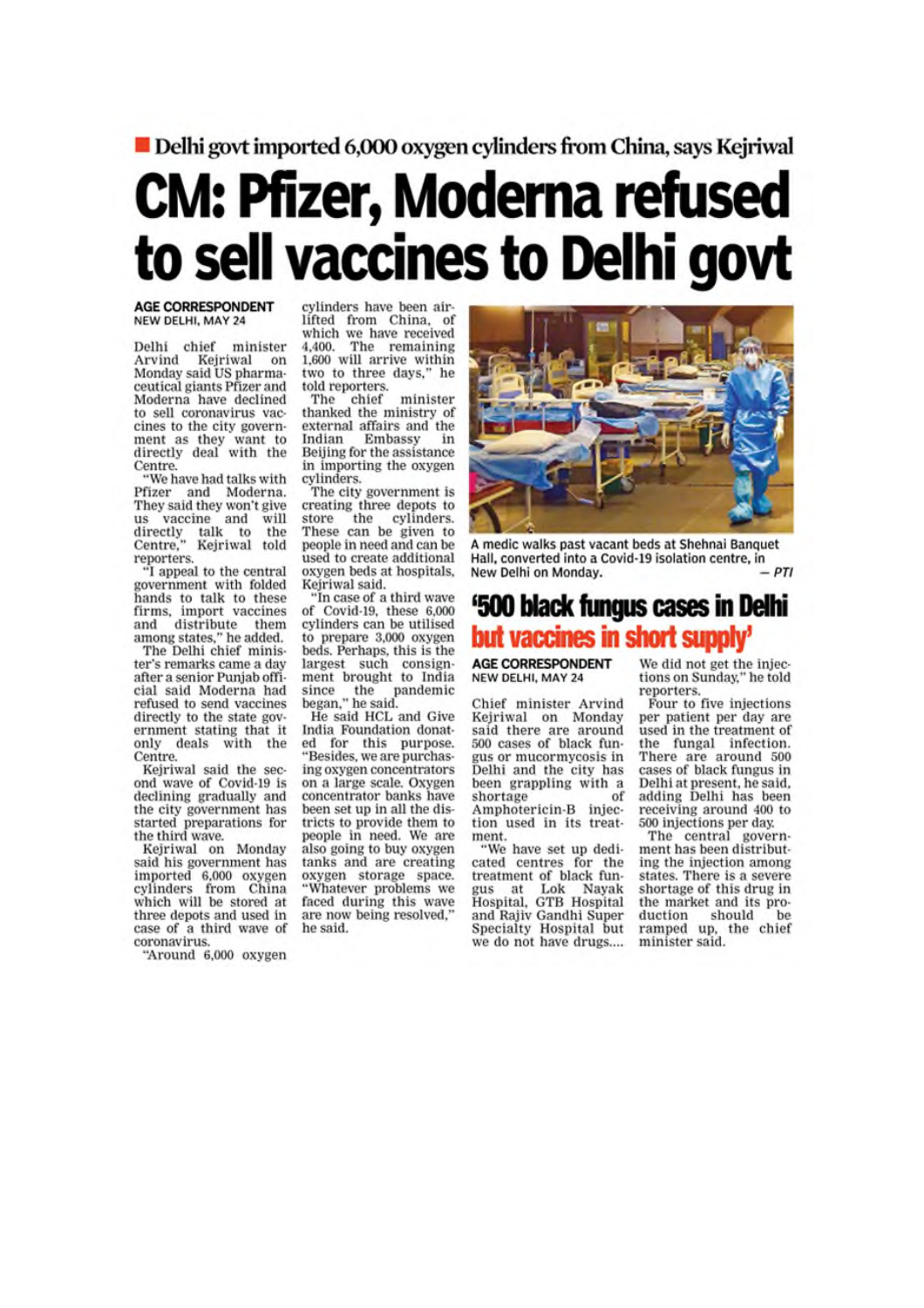### Tobacco (The Asian Age: 20210525)

http://onlineepaper.asianage.com/articledetailpage.aspx?id=15610685

# 'People quit tobacco to relapse faster'

#### **AGE CORRESPONDENT** NEW DELHI, MAY 24

Quitting tobacco is easy but staying quit is difficult! People quit tobacco to relapse faster than they had quit leading to frustration and loss of confidence. It is important to seek help of certified tobacco cessation specialists for successful quitting.

The journey which<br>begins following peer pressure or experimentation and a phase of happy life with tobacco, ultimately leads to frustration and a desire to quit mostly due to health reasons. The only wish is of someone to help quit successfully

Why is it so difficult to quit? There are two main reasons. One, nicotine affects the brain causing physical dependence. leading to severe cravings. The second is the psychological misconception of tobacco users that they can quit with willpower alone. The Health World Organisation recognises tobacco as a "complex disease" that needs treatment.

The book Win Over

Tobacco Made Easy. authored by Dr. Pawan Gupta, is a comprehensive guide in this regard.

Dr Gupta is director of surgical oncology at Max Super Speciality Hospital, Vaishali, Patparganj and Noida. He is highly recognised for his work on oral cancer and tobacco cessation.

He is the convenor for certified course in tobacco cessation under the Gujarat University. He launched the #SAVEtheyouth cam-Tobacco paign and MARSHALs in the community.

### **Thrashing Docs (The Asian Age: 20210525)**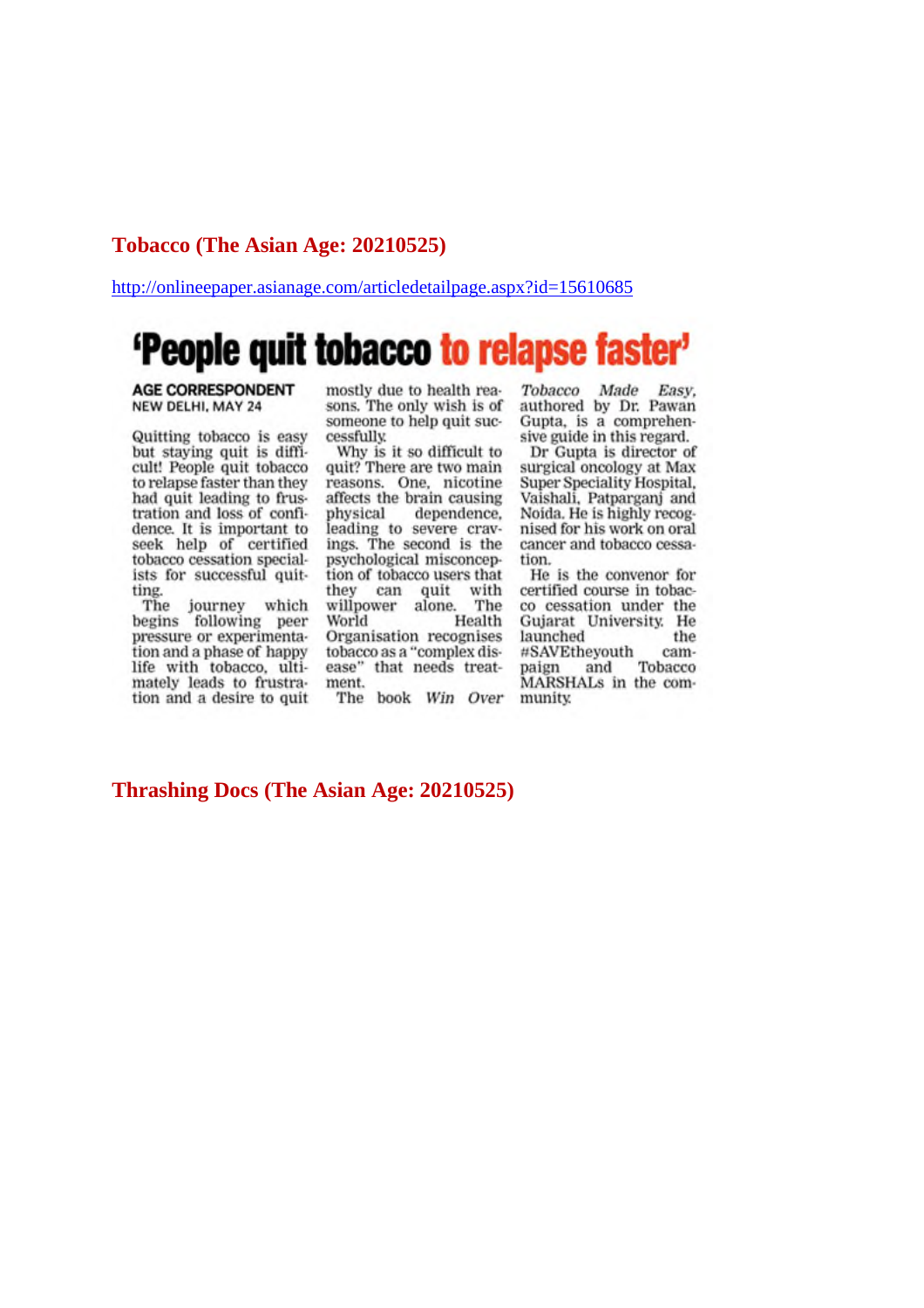# Act against those thrashing docs

ince Covid-19 gripped the world last year and caused devastation worldwide, including in India, our doctors — who practise allopathic medicine, the core of scientifically validated therapeutics and nurses have been in the forefront of the war against the pandemic. Much more than three lakh people may have died in India if it weren't for their dedication.

And yet yoga teacher Ramdev thought it fit to traduce allopathy and by extension its practitioners, more than a thousand of whom died fighting the virus. He called allopathy "a stupid science", a "tamasha" (farce). In doing so, he mocked the national effort to fight the disease, which continues to claim thousands of victims daily. Perhaps the "Baba" is miffed that Coronil, made by the drug manufacturing units of his vast commercial empire, didn't pass the test of science and the false claims around it were exposed.

The Indian Medical Association has demanded action against Ramdev under the law for demoralising the medical community and weakening the national fightback against the disease. Options can be considered under the Epidemiology Act or Disaster Management Act. Is the government up to it? While promoting the ancient Indian discipline of ayurveda, the government regrettably ended up promoting quacks and superstition peddlers hiding behind the rubric "Hindu civilisation". It may not be easy for it to move against those publicly downgrading science.

It may be recalled that Bhopal BJP MP Pragya Thakur, once allegedly associated with a bomb blast in a minority community locality and for embarrassing the government by praising Mahatma Gandhi's assassin, has claimed she is safe from Covid as she drinks cow urine, which she touted as a cure. As a public servant, she sought to discount modern medicine and science, and backed a wholly untested belief among some Hindus about the medicinal virtues of cow urine  $-$  including for Covid  $$ since the cow is an animal they revere. Does the Centre, the BJP or the Madhya Pradesh government propose to act against her?

The MP government, however, appears energetic about booking former CM Kamal Nath for making a reference to the "Indian" variant of Covid, now a subject of discussion in the global scientific community, including here. Mr Nath is accused of weakening the national effort in the anti-Covid fight.

### **Health Care Services (The Asian Age: 20210525)**

https://epaper.hindustantimes.com/Home/ArticleView

**Centre allows walk-in vaccines for all adults**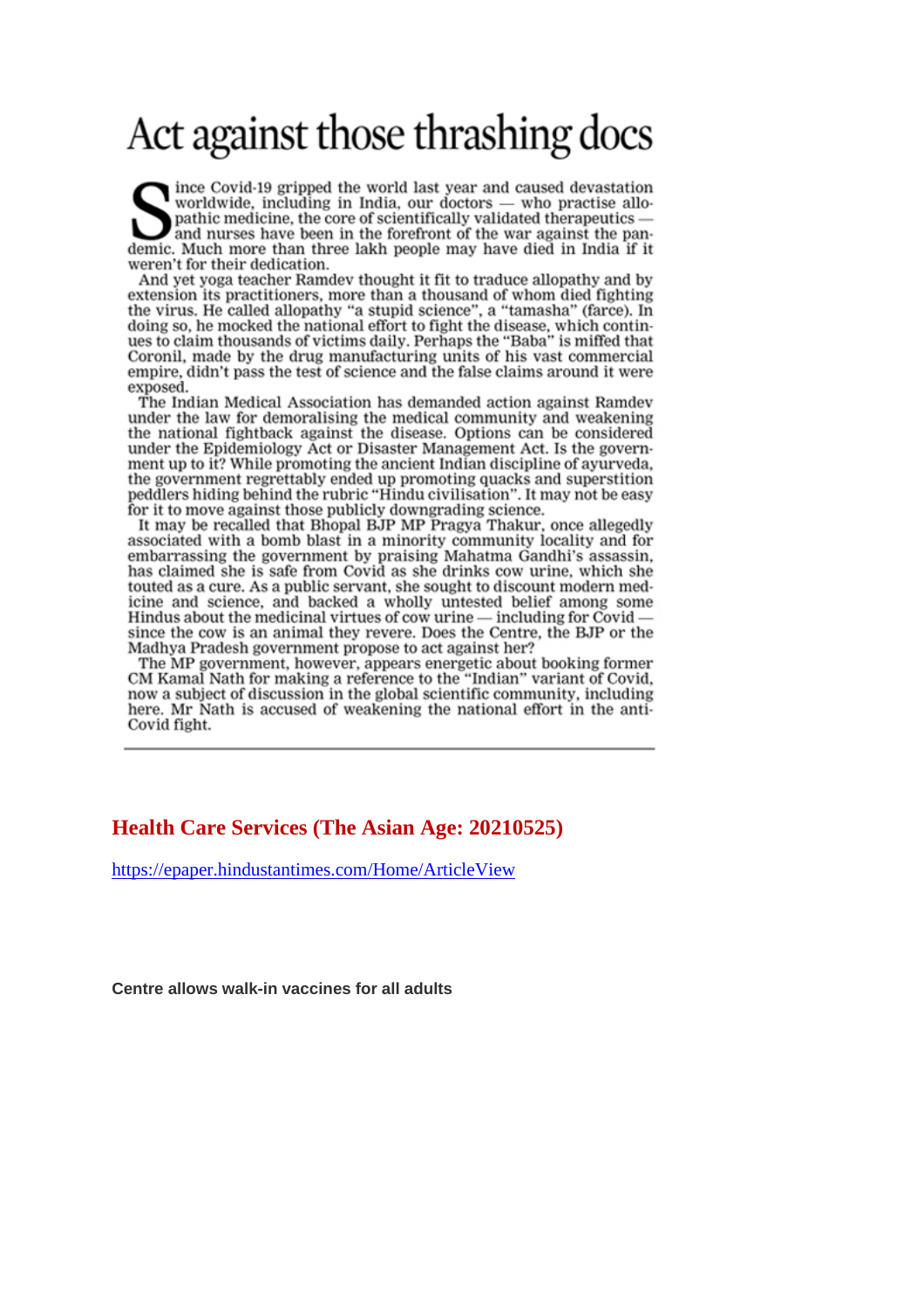# **Beyond Co-WIN platform**

**Adults** below the age of 45 can register for vaccines at **government** centres, once state governments adopt this feature. The move will help those who do not have access to devices to access Co-WIN.



**To avoid** wastage. **aovernment** centres will be allowed to vaccinate those walking in if they have doses left due to no-show by those with online appointments.

The provision to register on-site will not be available for private vaccination centres, which will need to follow the existing protocol to publish their vaccination schedules in advance.

The Union government on Monday allowed states to open on-site registration, appointments, and administration of doses for adults below the age of 45 seeking coronavirus vaccines, after repeated calls to abandon the digital-only system that critics said was leaving out people who did not have access to smartphones or the internet.

The feature at present is being enabled only for government vaccination centres, the health ministry said, and it will depend on the state government to decide whether they want to allow on-site registrations and appointments based on the "local context" .

The move comes at a time when vaccines for the younger adult age group became available from May 1 but the demand soon surpassed supplies, exhausting stocks, and halting the drive in several states, including Delhi, Maharashtra, Andhra Pradesh, and Telangana.

"Based on the various representations given by the states and inputs received by Union health ministry for the vaccination of 18-45 year age group, the Union government has now decided to provide facility of on-site registration/facilitated cohort registration on Co-WIN digital platform for 18-45 years age group," the statement said.

The statement noted that "even though Co-WIN provides for features such as registration of up to 4 beneficiaries with a mobile number, facilitated registration and appointments through applications, such as AarogyaSetu and Umang and through the Common Service Centres etc, people requiring cohort's facility and those without access to internet or smart phones or mobile phones may still have limited access for vaccination".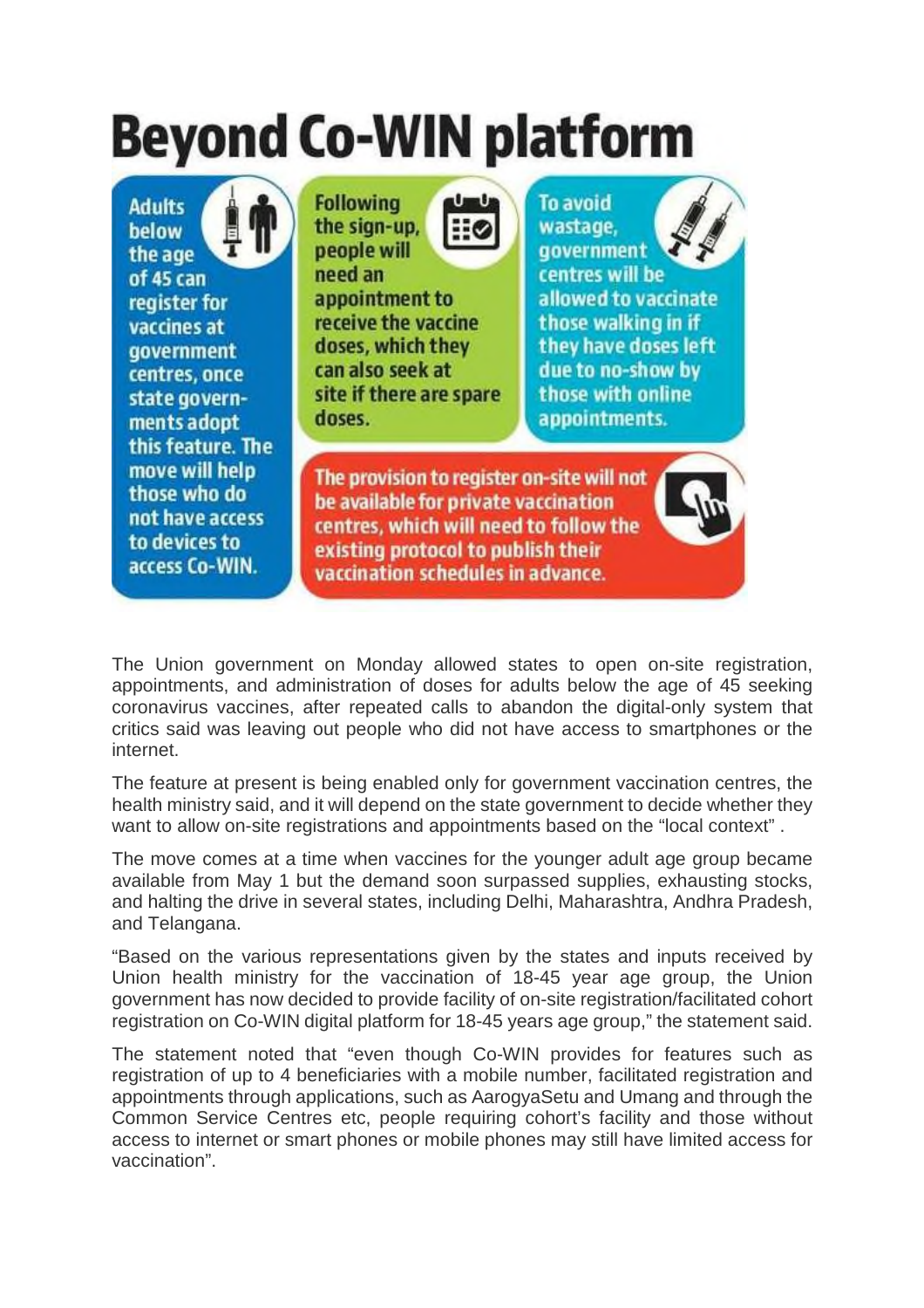The move was also meant to reduce vaccine wastage, the government said, suggesting states to open up vaccination centres to walk-in recipients if they have doses left over from appointment no-shows.

"In case of sessions exclusively organised with online slots, towards the end of the day, some doses may still be left unutilized in case the online appointee beneficiaries do not turn up on day of vaccination due to any reason. In such cases, on-site registration of a few beneficiaries may be necessary to minimise the vaccine wastage," the statement said.

Experts pointed out that while the walk-in option may not immediately alter the pace of vaccination, it is a big policy shift whose impact will be visible when next month's supplies are available.

"It will help in hastening the pace; care should be taken to prevent super-spreader events at vaccination sites. For meaningful increase in the pace of coverage, comprehensive micro-planning and mobilisation strategies are needed," said Dr Giridhara R Babu, head, epidemiology, Indian institute Of Public Health.

The government opened vaccinations for the under-45 adult age group on this month, but people need to first register online and book a slot before they can be served at vaccination centres.

The demand has been such that several states have run out of the limited supplies of vaccines they received for the 18-45 age group, including Delhi where deputy chief minister Manish Sisodia said on Monday that the 400 vaccination centres for this group have been shut from this week due to a lack of doses.

Sisodia earlier wrote a strongly worded letter to Union health minister Harsh Vardhan, saying the vaccination for the youth in the country has been "messed" up due to policy "missteps".

"In spite of early advantages given by our scientific community and Indian manufacturers, we have squandered away the great opportunity of timely vaccination of our people. The missed opportunity by the Government of India has resulted in extraordinary loss of lives during the current wave of Covid pandemic," he wrote to Vardhan.

The rate of vaccinations has fallen gradually in the country, after recording a peak of over 4 million doses that was delivered in a single day in early April. In the week ending May 10, this number was down to 2.15 million doses on average, followed by 1.82 million in the week ending May 17 and 1.48 million in the 7-day period after that.

In addition to Delhi, Maharashtra, Andhra Pradesh and Telangana are among states that halted vaccinations for this age group. Many of these have floated tenders to procure doses directly from foreign developers but have not been able to draw much interest.

The Centre has also directed states to issue clear instructions to all district immunisation officers, to strictly adhere to decision regarding the extent and manner of using the on-site registration and appointment feature for this age group.

"State/UT must decide on opening of on-site registrations/facilitated cohorts' registration and appointments for 18-45 years age group based on the local context just as an additional measure to minimize vaccine wastage and for facilitating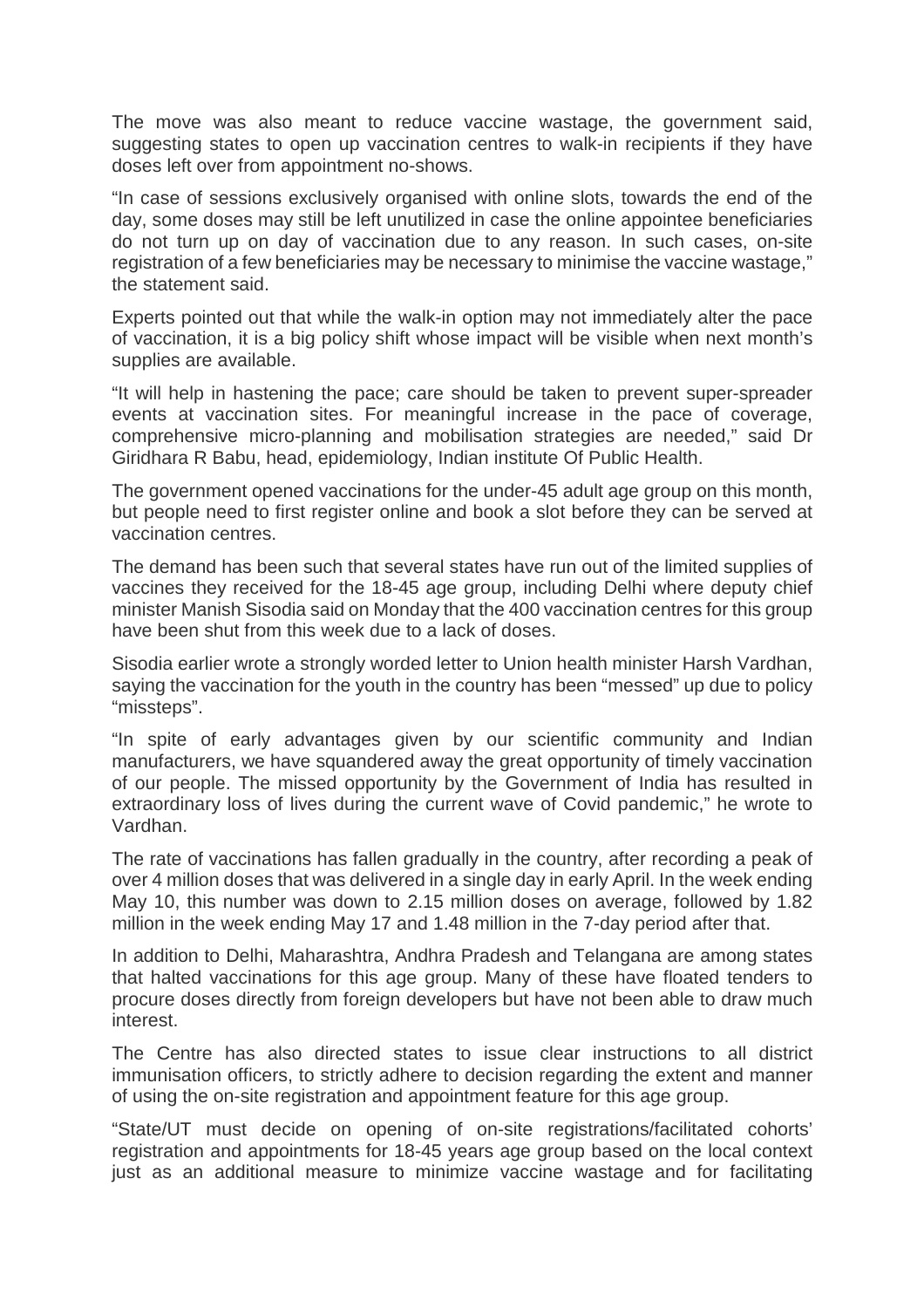vaccination of eligible beneficiaries in the age group 18-45 years. Also, abundant caution should be exercised and extreme due care should be taken while opening up of on-site registration… in order to avoid overcrowding at vaccination centres," the statement further read.

### **Covid-19: What you need to know today (Hindustan Times: 20210525)**



India ended Sunday, May 23, with a total of 222,881 cases. The second wave of the coronavirus disease (Covid-19) pandemic is definitely waning. The death toll remained high though (4,451 on May 23), but since deaths lag cases by around two weeks it will take some time for the number of daily deaths to start declining. What we are seeing now are deaths resulting from a time when the number of cases was still high (in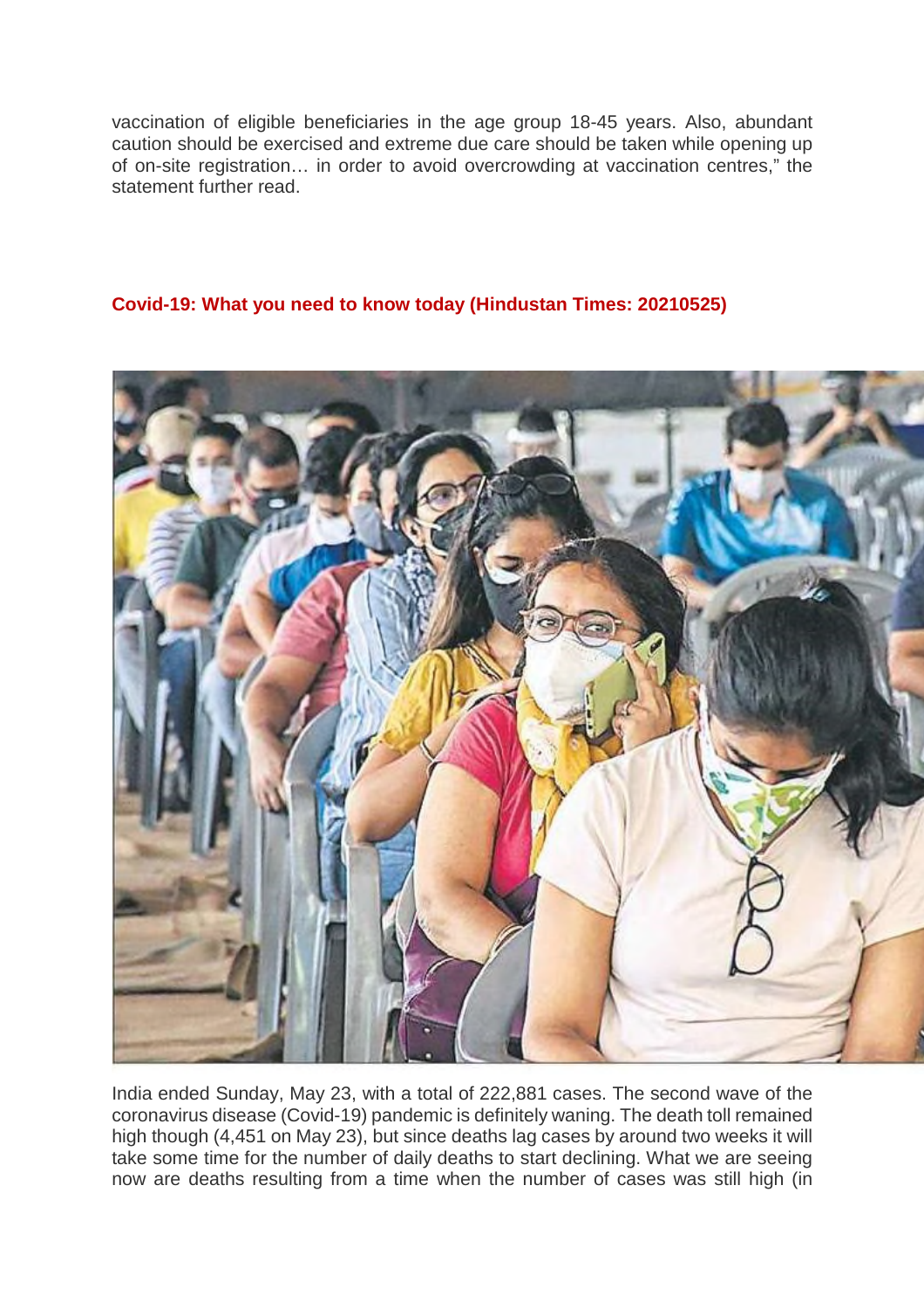absolute terms 220,000+ is high, but compared to the 400,000+ India was seeing not so long ago, it is a definite improvement). Just to put things in context, the seven-day average of daily cases rose from 373,321 on May 2 to 391,819 on May 9 (the highest the average reached) before it started falling (and pretty sharply at that), to 328,947 on May 16 and further to 255,198 on May 23. The corresponding seven-day averages of daily deaths were 3,394, 3,895, 4,037, and 4,190 respectively (the lag effect is evident here). It is likely that states where lockdowns are still in place (pretty much most states), will start removing them as early as next week. That's much needed – lives and livelihoods will have to return to some degree of normalcy – but it's important that both the states and the federal government do what needs to be done to prevent a third wave. The wise men in charge of the country's Covid-19 response likely know all this already, but here's a quick reminder of five things that will help stave off the third wave (or, at the least, lessen its intensity).

**1.Continue with restrictions on movement and activities.** While variants of the Sars-CoV-2 virus (including B.1.617, first sequenced in India, and which will likely soon be the dominant strain of the virus in most countries) were likely the main cause for the surge in cases India witnessed during the second wave, the fact that most states had completely opened up didn't help. There were no restrictions on movement; nor were there limits on capacity (either in public transport or restaurants); many offices had reopened; and traffic in most parts of urban India was actually higher than it had been before the pandemic struck in early 2020 (understandable, because people were preferring to use private vehicles). That cannot happen again. The reopening has to be phased and gradual – especially where closed spaces such as malls, multiplexes, and offices are concerned – with limits on capacity that will likely have to continue till at least the beginning of the third quarter of this financial year (October).

**2.Avoid superspreader events.** Another factor behind the second wave was a profusion of superspreader events: weddings, religious functions, and election rallies. Both the states and the Centre would do well to avoid these. For instance, farmers protesting three farm laws passed last September have called for a large nationwide protest on May 26. Many opposition parties have supported this. This is irresponsible – on the part of both the farmers and the parties. Similarly, there's talk, after a meeting of education ministers on Sunday, of going ahead with the school-leaving exams for Class XII students after the end of the second wave (which means sometime in July). This, too, is reckless (especially because at least half of all Class XII students are under the age of 18, and not eligible for vaccination; and given the shortage of vaccines, there's no guarantee that even the eligible ones have been vaccinated). Calling off the exams immediately, and grading these students on the basis of a formula that involves Class XI marks and internal assessment will end what has been a 15-month academic term for many, and kick-start the college admission process.

**3.Get the vaccine drive back on track:** Enough has been written on this. As of May 23, around 43 million Indians have been fully vaccinated and another 108 million have received one dose. That's just around 16% of the eligible population (those over the age of 18 years). The government needs to approve more vaccines, work with vaccine makers to enhance supplies, and together with the states, arrive at a schedule of supply (by months) accurate to few hundred doses. This will allow states to plan (and prioritise) better.

4. **Ensure accurate reporting of cases and deaths:** There's a simple rule to remember – if a state's Covid-19 numbers look too good to be true, they probably are.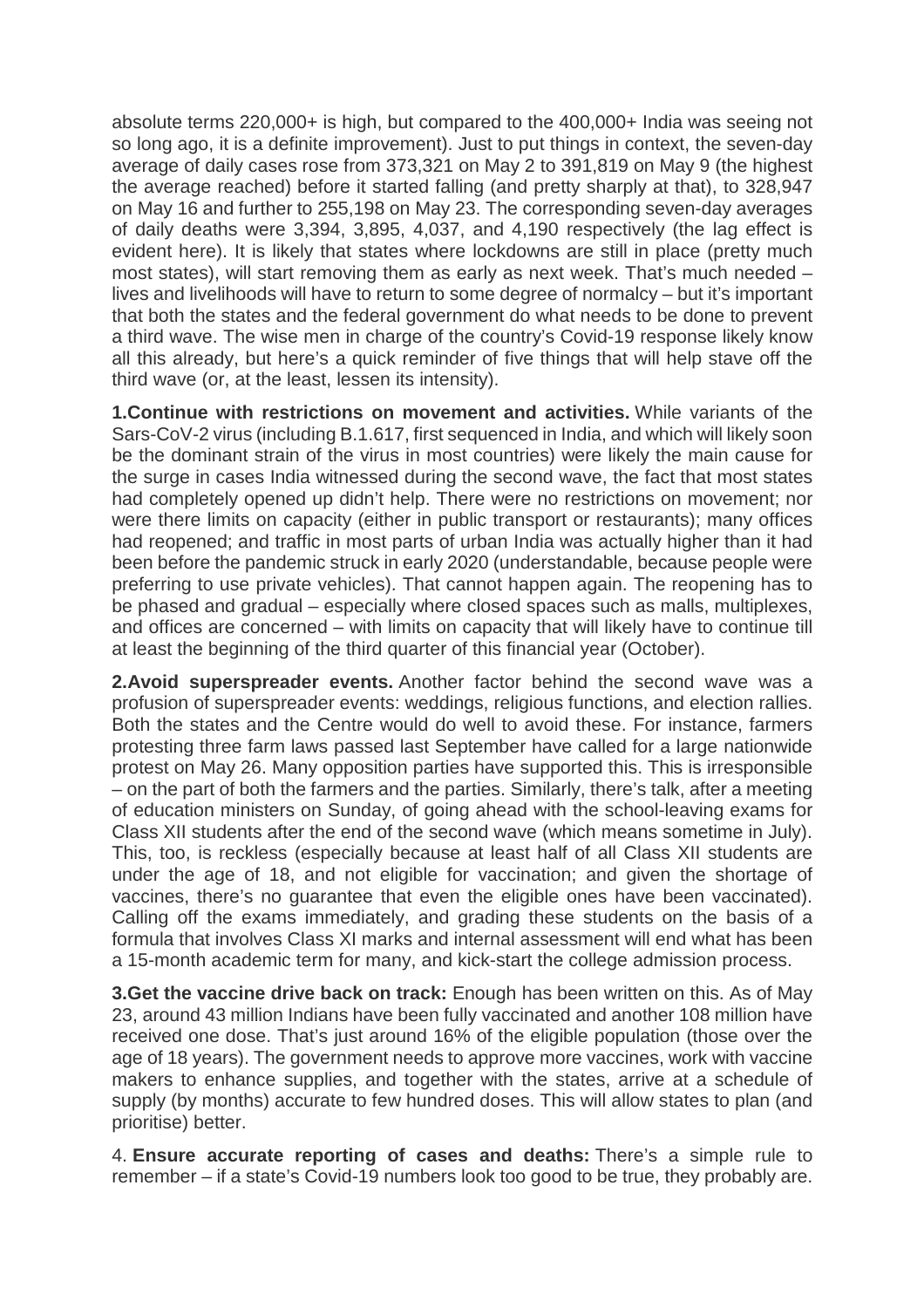Not recording positive cases (so as to show a low number of cases), and passing off Covid deaths as those from other diseases does not help anyone. Instead, by providing an inaccurate picture of the pandemic's trajectory, it prevents epidemiologists and health experts from coming up with the right strategies.

**5. Build stockpiles of key medicines; adopt triage:** Even as they work on everything else, the federal government and the states will have to build stockpiles of key medicines (and oxygen). Unavailability of (or inaccessibility to) these were responsible for many of the deaths seen over the past month. It's also becoming clear that states that used triage centres (Maharashtra and Tamil Nadu, for example) managed to handle a high number of cases. States that didn't use these during the second wave should use the lull in cases to create triage centres.

© 2021 All Rights Reserved. Powered by *Summit*

## **Covid- 19 Recove**

**Sharp fall in cases, but most Covid ICU beds remain full( Hindustan Times : 20210525)**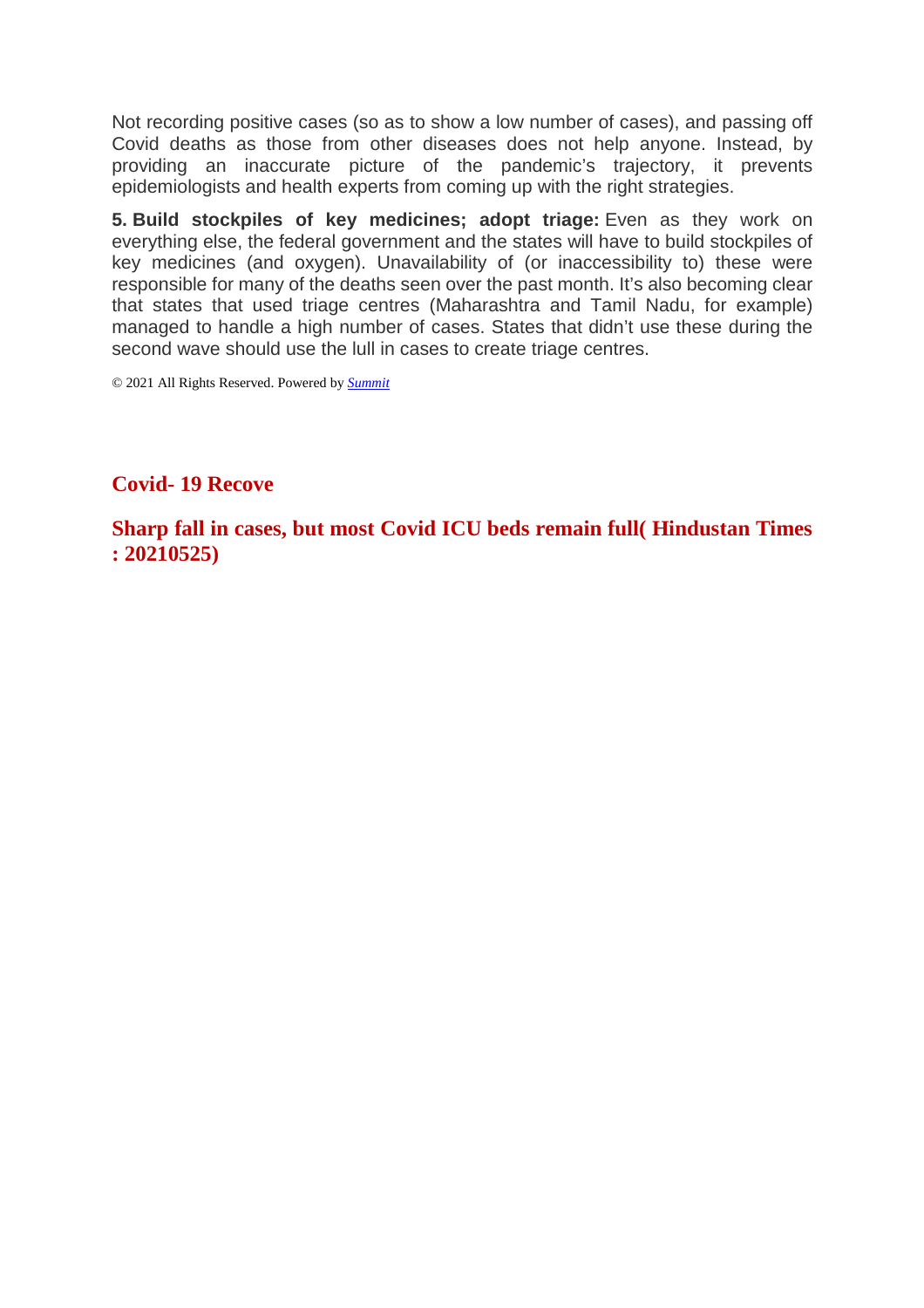

Even as Delhi continues to witness a steady decline of daily new Covid-19 cases, the number of seriously ill patients has remained nearly stagnant , with most ICU beds in big private hospitals remaining almost full.

The number of Covid-19 cases has reduced from a 7-day average of 18,374 (May 3- 9) in the first week of May to 3,285 (May 17-23) in the third week of the month, and the number of hospitalisations declined by 33% in this period, but the ICU occupancy has declined by only 5.6%.

Doctors and government officials said this is because of extremely critical patients reaching hospitals during the peak and long recovery time in ICUs.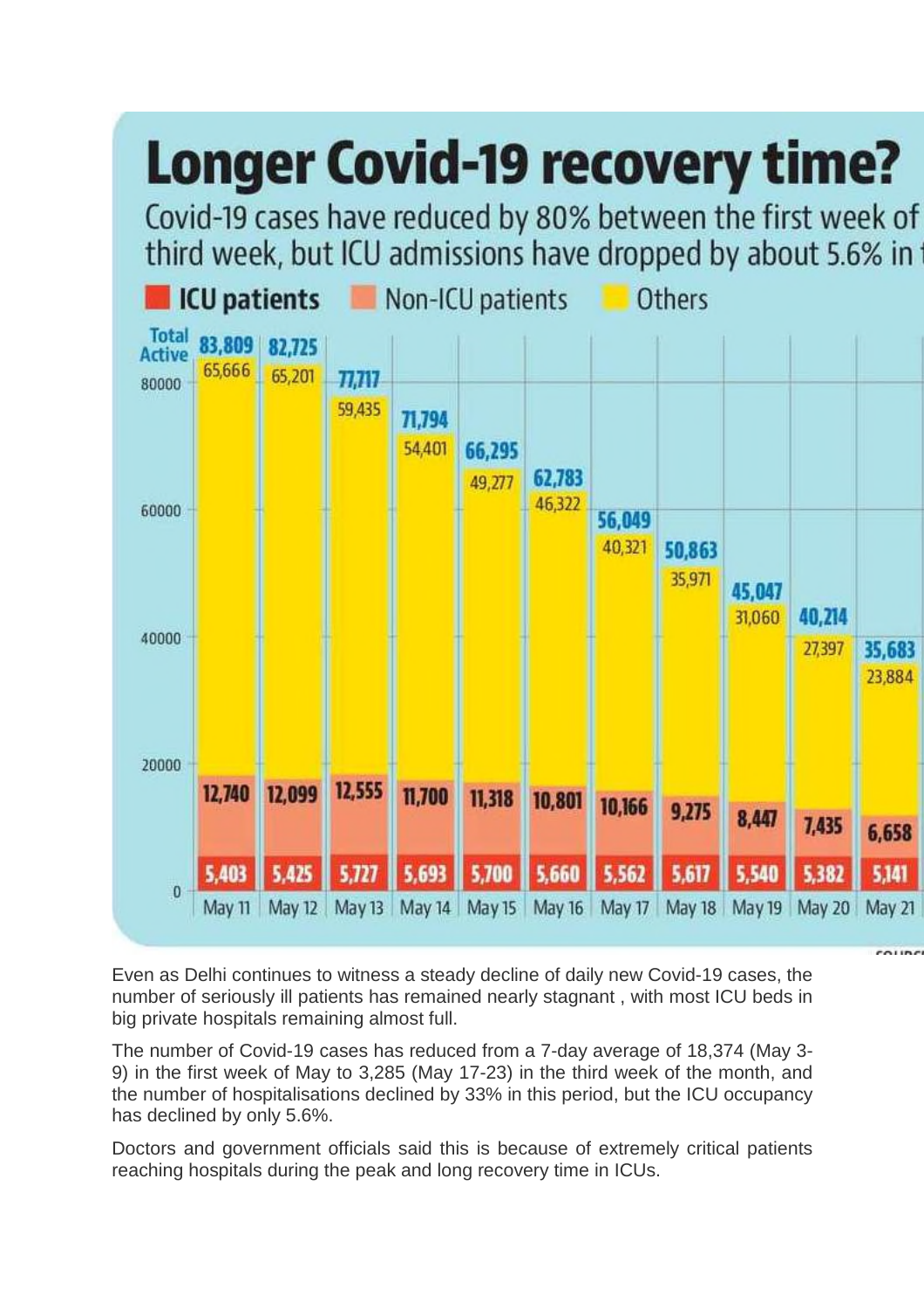HT analysed government data between May 10 and May 22 and found that while the number of active cases in Delhi has seen a decline of 67%, and the number of non-ICU patients by 59%, the number of ICU-patients has remained almost stagnant. Indeed, some days including May 12, 13 and 14, the number of ICU patients were even higher than May 10. From May 10 to May 22, the number of ICU patients has declined by 11% -- indicating that the pace of recovery of serious Covid-19 patients is way longer than those with milder symptoms.

During the entire 13-day period, the number of ICU patients in Delhi remained above 5,000 till May 20 . It was only from May 21 that it went down below 5000.

At the worst of this crisis, only 13.6% of Delhi's Covid-19 beds were empty (16,942 occupied and 2,666 vacant) on April 20, while six days after that the city had completely run out of ICU beds for the general public, according to government data. Currently, of the total 28,485 beds across the Capital, 8,791 are occupied and 19,694 are vacant.

Dr SCL Gupta, medical superintendent of Batra hospital said, "The numbers have started coming down over the last two or three days. But it will take another two weeks for the ICUs to empty out. These are still patients who were admitted during the peak."

The number of cases in Delhi peaked on April 20, with 28,395; the hospital occupancy on May 6, with 20,117 ; and the number of people in ICUs at 5,813 on May 12.

The longer ICU stay led to a clogging up of the system at the peak, said Dr Sumit Ray, critical care specialist and medical superintendent of Holy Family hospital.

"That is the timeline of Covid-19. Those who get critically ill, tend to have a long hospital stay. In the ICU, those who are not on ventilators take about two to three weeks to recover and those who are on ventilators could take up to a month. During the peak, the beds in ICU were completely full and that is the reason people were running from hospital to hospital," he added.

However, the availability of ICU beds has improved markedly. But if the current occupancy of ICU beds is just over 62%, it is largely because of ICU capacity added in the city over the last three weeks. The Delhi government created two makeshift 500 bed ICU-only facilities on vacant grounds and attached them to Lok Nayak and GTB hospitals. Another 200 were added at the Radha Saomi facility in Chhatarpur.

"Now, we are getting only three to four patients a day and not all of them need ICU care. So, most of the patients currently admitted to the ICU are those who were taken in during the peak. Patients in ICU, especially those on ventilators, need a long time to recover. The numbers are likely to start coming down over the next couple of weeks," said a senior doctor from Rajeev Gandhi super speciality hospital who asked not to be named.

Delhi on Monday reported 1,550 new cases of Covid-19, the lowest since March 30 this year, when the city saw 992 cases. The positivity rate rose marginally on Monday to 2.52%, from 2.42% on Sunday.

The city however reported 207 more deaths due to Covid-19 on Monday, taking the total toll of the infection to 23,409 in the city.

"The number of deaths will start coming down only 15 to 20 days after the number of cases peaked. There are several patients still admitted to the intensive care units and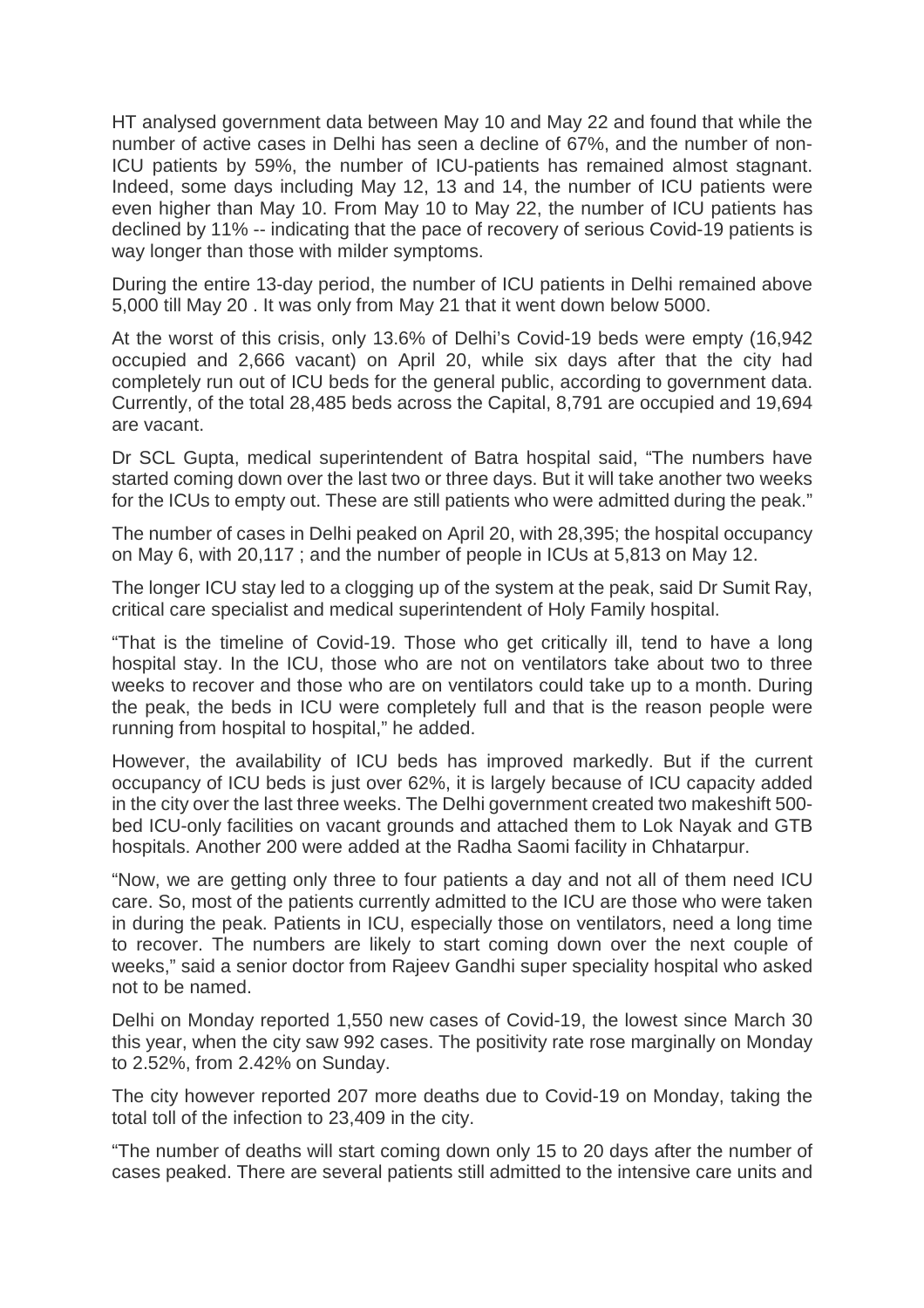these are the sickest patients so some of them will die," said Dr SCL Gupta, medical superintendent of Batra hospital.

Experts warned against anybody letting their guard up, and said the government must focus on aggressive vaccination while the caseload is low.

However, the number of Covid-19 vaccinations have halved in Delhi due to a shortage of doses for those between the ages of 18 and 45.

"There is likely to be another surge in cases in Delhi – there have been three distinct surges in the city three to four months apart. This period has to be utilised to give at least the first dose of the vaccine to as many as possible. It looks like that the number of doses available will go up from July. After that, there is a need for aggressive vaccination. That is the only hope for preventing another surge," said Dr Amit Singh, associate professor at Indian Institute of Science – Bengaluru.

#### © 2021 All Rights Reserved. Powered by *Summit*

Disclaimer: The contents of this website is the copyright of HT Digital Streams Limited and any downloadable version thereof, including but not limited to electronic or digital version of newspaper (e-paper) in any format, is intended for personal consumption only. Dissemination, distribution, circulation and/ or publication of any content or e-paper (pdf or otherwise) through any mode and/or on any social media platform without prior authorization/ permission/ license, is strictly prohibited.

### **Vaccines Hindustan: 20210525**

https://epaper.livehindustan.com/imageview\_829439\_55007388\_4\_1\_25-05- 2021\_0\_i\_1\_sf.html